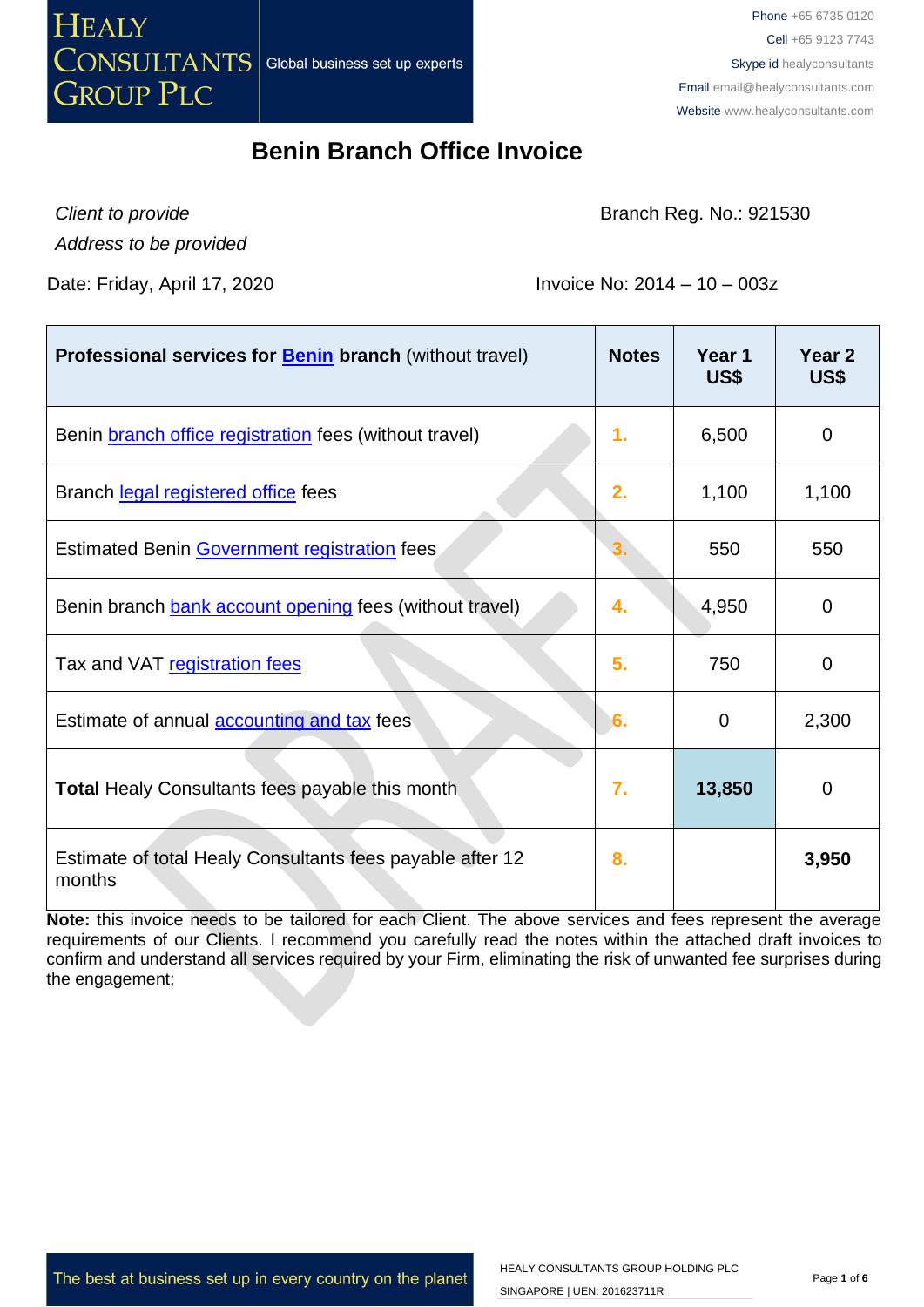#### *Notes to invoice above*

**1.** Healy Consultants' fees to efficiently and effectively complete Benin branch registration within [7 weeks](http://www.healyconsultants.com/benin-company-registration/fees-timelines/#timelines) by **i)** choosing optimum branch structure, for our Client's buisness activities; **ii)** reserving a branch name with [Corporate Affairs Commison](http://new.cac.gov.ng/home/state-offices/) **iii)** setting our accountants and lawyer fees and **iv)** preparing a high quality branch incorporation application for [Benin Corporate](http://new.cac.gov.ng/home/state-offices/)  [Affairs;](http://new.cac.gov.ng/home/state-offices/)

All [engagement fees](http://www.healyconsultants.com/company-registration-fees/) (click link) are agreed and paid up front and match with the fees published on our country web pages. Consequently, there are no hidden fees, surprises or ambushes throughout the engagement. All engagement deadlines are agreed up front in the form of a detailed project [plan,](http://www.healyconsultants.com/index-important-links/example-project-plan/) mapping out [deliverables](http://www.healyconsultants.com/deliverables-to-our-clients/) by week throughout the engagement term.



Every second day during the engagement, we email our Client a [detailed status update.](http://www.healyconsultants.com/index-important-links/weekly-engagement-status-email/) Our Client is immediately informed of engagement problems together with solutions. Your dedicated engagement manager is reachable by phone, Skype, live chat and email and will communicate in your preferred language;

- **2.** In accordance with [Revised Uniform Act relating to the right of Commercial Companies,](http://www.ohada.com/actes-uniformes/1299/1300/preambule.html) each branch shall as from the date of its incorporation have a legal registered office in Benin, to which all official government communications and notices may be addressed. To comply with this statutory requirement, Healy Consultants' Benin office will be the registered office address for your branch. Thereafter, this address will be used to receive government correspondence including **i)** tax letters, **ii)** notice of the legal annual return; and **iii)** all government communications. Most of our Clients wish to place [Healy Consultants'](http://www.healyconsultants.com/corporate-outsourcing-services/company-secretary-and-legal-registered-office/) office address on invoices, contracts, websites and business cards;
- **3.** This fee is an estimate of Government costs to complete your Firm's engagement. For transparency purposes, all Government fee payments will be supported by original receipts and invoices. Examples of Government costs include **i)** paying the Chamber of Commerce fee **ii)** applying to the Registrar of Companies with the Single Window Formalization of Enterprises **iv)** declare the existence of the branch before the authorities in charge of the industry **v)** declare the existence of the branch with the National Directorate of Taxes and Domains. Following engagement completion, Healy Consultants will refund our Client any excess of funds received over actual Government costs paid;

Healy Consultants will be pleased to open a Benin branch bank account without our Client travel. It is a time consuming task, and Healy Consultants will shelter our Client from the associated administrative challenges. As you can appreciate, it is a difficult task to obtain bank account approval through a newly formed branch when shareholders, directors and bank signatories reside overseas. Healy Consultants will prepare a business plan for the bank to optimize the probability of branch bank account approval. Depending on our Client's business and nationality, there is a 20% probability the banks will request a bank signatory to travel for a one hour bank interview. Healy Consultants will try its best to negotiate with the bank for a travel exemption. If our Client must travel to Benin for branch bank account opening, Healy Consultants will refund our Client US\$950;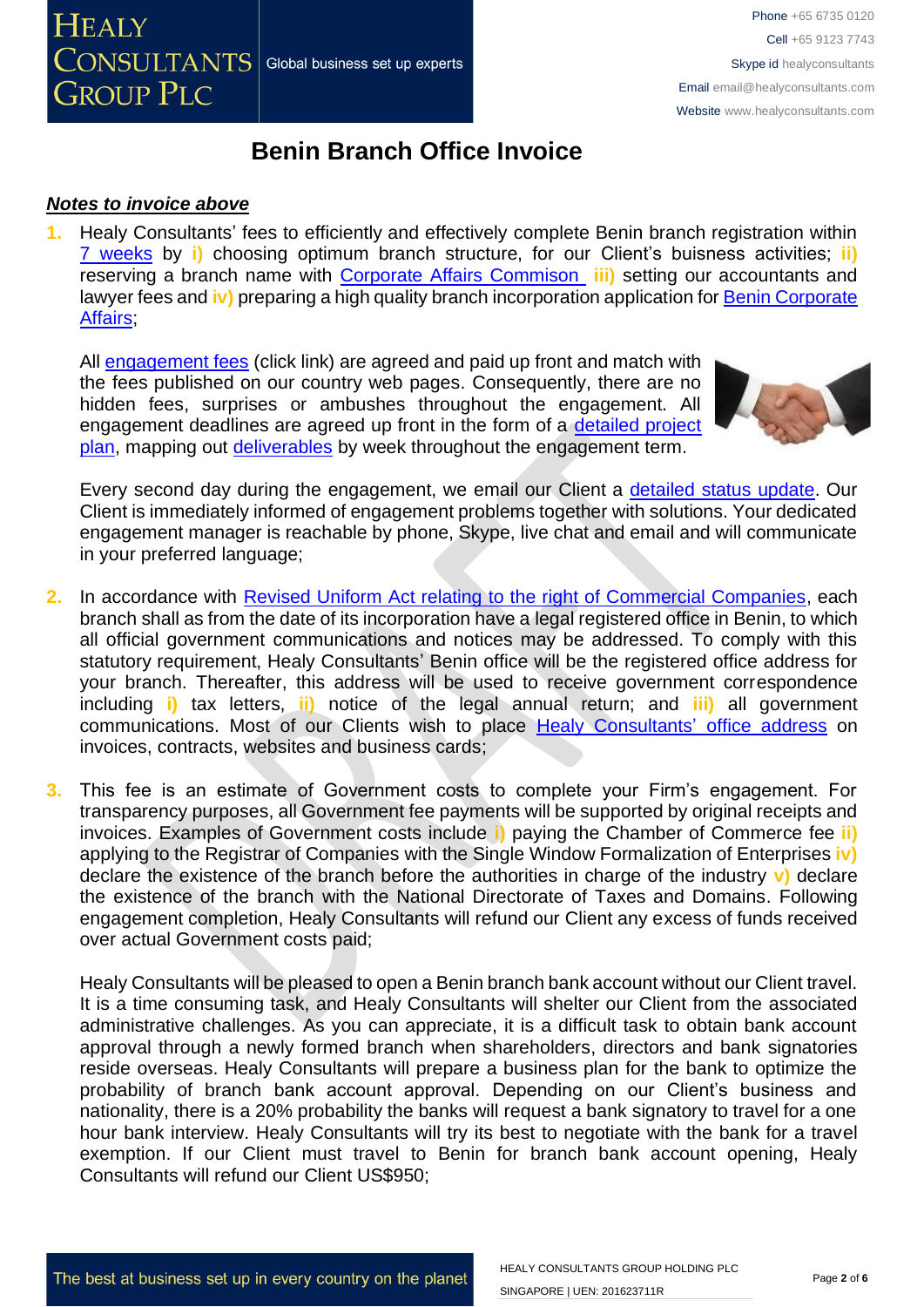If our Client is not comfortable with only a Benin branch bank account, Healy Consultants will be pleased to open [an international corporate bank account](http://www.healyconsultants.com/international-banking/) (click link) outside of Benin. Examples include New York, Germany, Liechtenstein, Austria, Bulgaria, South Africa, Australia, London, South America or Dubai. All banks will be top tier banks in these countries with excellent internet banking services. Example of our global banking partners include HSBC, Standard Chartered Bank, Citibank, Barclays, Standard bank, ANZ bank, VTB bank, UBS, Credit Suisse;

The banks enjoy ultimate power of approval of branch bank account applications. Consequently, guaranteed success is outside of Healy Consultants' control. What is inside our control is the preparation and submission of a high quality bank application that maximizes the likelihood of approval. To date, we enjoy a 100% approval record because of [our global banking relationships](http://www.healyconsultants.com/international-banking/corporate-accounts/) and determination.





Global banks continue to tighten branch bank account opening procedures, their internal compliance departments completing more thorough due diligence of Clients. Consequently, our Clients should expect the bank account approval period to take up to 4 weeks. Furthermore, global banks now require evidence of proof of business in the country where the branch bank account will be, including sales contracts or lease agreement;

- **4.** In accordance with Benin law, each entity must register for corporate tax and VAT at the [General](http://www.impots.finances.gouv.bj/accueil/)  [Tax Office;](http://www.impots.finances.gouv.bj/accueil/)
- **5.** For an active trading branch, these [accounting and tax](http://www.healyconsultants.com/benin-company-registration/accounting-legal/) fees are an estimate of Healy Consultants' fees to efficiently and effectively discharge your annual branch accounting, auditing and tax obligations. Following receipt of a set of draft accounting numbers from your branch, Healy Consultants will more accurately advise accounting and tax fees. For a dormant branch, Healy Consultants' fees are only US\$950;



- **6.** All fees quoted in this invoice correspond to fees quoted [on Healy Consultants' website.](http://www.healyconsultants.com/company-registration-fees/) Please review this invoice carefully to identify errors. During the rush of the business day, it is possible that Healy Consultants inadvertently made fee calculation errors, typing errors or omitted services or omitted historic fee payments from Clients. In the unfortunate event you identify invoice errors, please revert to me directly re the same. I apologize in advance if I or my staff made invoice errors;
- **7.** Assuming our Clients re-engage Healy Consultants, this fee is an estimate of the fees payable next year, 12 months after the date of branch registration this year;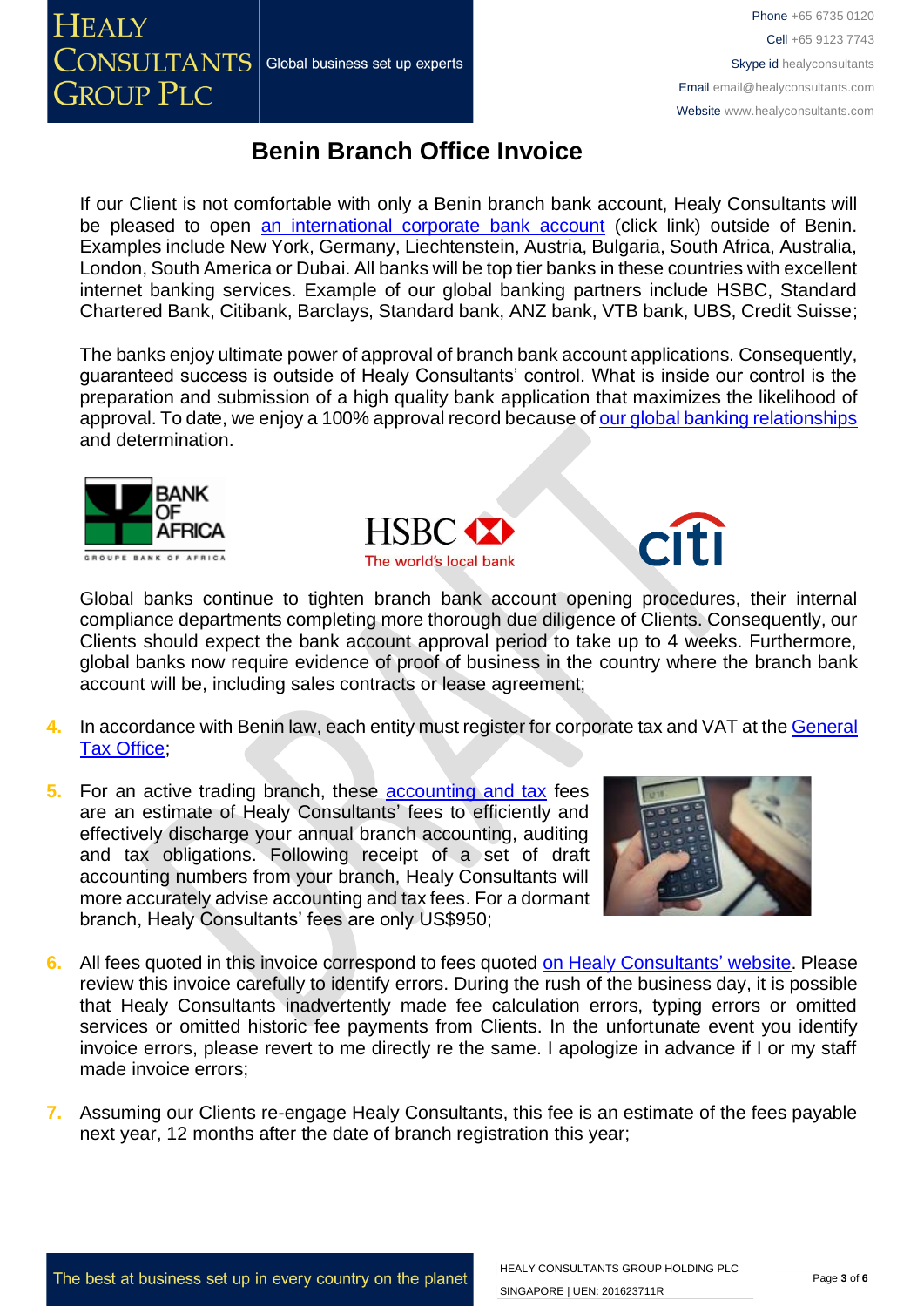

- **8.** The fees quoted in this invoice are a prediction of the fees required to efficiently and effectively complete this engagement in a timely manner. If during the engagement Healy Consultants realizes that the project is more complex than anticipated, requiring a large additional investment of time, my Firm will revert to request additional fees. If Healy Consultants completes the engagement faster and more easily than expected, Healy Consultants is happy to refund some fees to our Client;
- **9.** Branch business activities are limited to those of its parent company. The branch suffers a corporation tax of 25%. The parent company has no minimum paid up share capital requirements. A branch can i) lease office premises and ii) issue sales invoice to Clients' and iii) sign local legal contracts. A branch can import and export goods.
- **10.** Depending on our Client's business and nationality, the Benin Government may require a special regulatory license to carry on your business in the country. Healy Consultants will assist our Client secure license approval; there may be additional engagement fees. However, the Government enjoys ultimate power of approval of branch registrations and business licenses;
- 11. Engage Healy Consultants to [project manage](http://www.healyconsultants.com/project-manage-engagements/) business set up in every country on the planet. We are the best in the [world](http://www.healyconsultants.com/best-in-the-world/) at what we do, timely completing the  $A$  to  $Z$  of every country engagement;
- **12.** Some of our Clients request Healy Consultants to provide temporary shared [office space](http://www.healyconsultants.com/virtual-office/) for 6 months until their preferred business premises is found. If your Firm requires this service, our one-time fee is US\$950. Monthly rental thereafter is paid directly to the landlord, independently of Healy Consultants;
- **13.** If our Client and Healy Consultants properly plan this engagement, our Clients' will *not* have to travel during this engagement. Healy Consultants will efficiently and effectively complete branch registration and branch bank account opening in a timely manner without our Client presence. Instead, our Client will need to **i)** sign and get documents legalized in the embassy in their country of origin and **ii)** courier the originals to Healy Consultants office;



- 14. If required, Healy Consultants will be pleased to assist your firm secure employee visa approvals. Our fee is US\$2,950 for the first employee, US\$1,950 for the second employee, US\$950 per employee thereafter. Our employee visa fees includes preparation of a quality visa application and submitting to the correct Government immigration officers. The Government enjoys ultimate power of approval of visa applications. Consequently, guaranteed success is outside of Healy Consultants' control. What is inside our control is the preparation and submission of a high quality immigration visa application that maximizes the likelihood of visa approval;
- **15.** If our Client requires non-resident nominee shareholder and director services [\(click link\),](http://www.healyconsultants.com/corporate-outsourcing-services/nominee-shareholders-directors/) Healy Consultants will be pleased to assist. Our fee for professional, passive nominee non-resident corporate shareholder amounts to US\$2,100 per annum. Our fee to be both non-resident nominee director and shareholder amounts to US\$6,600 per annum. Being the sole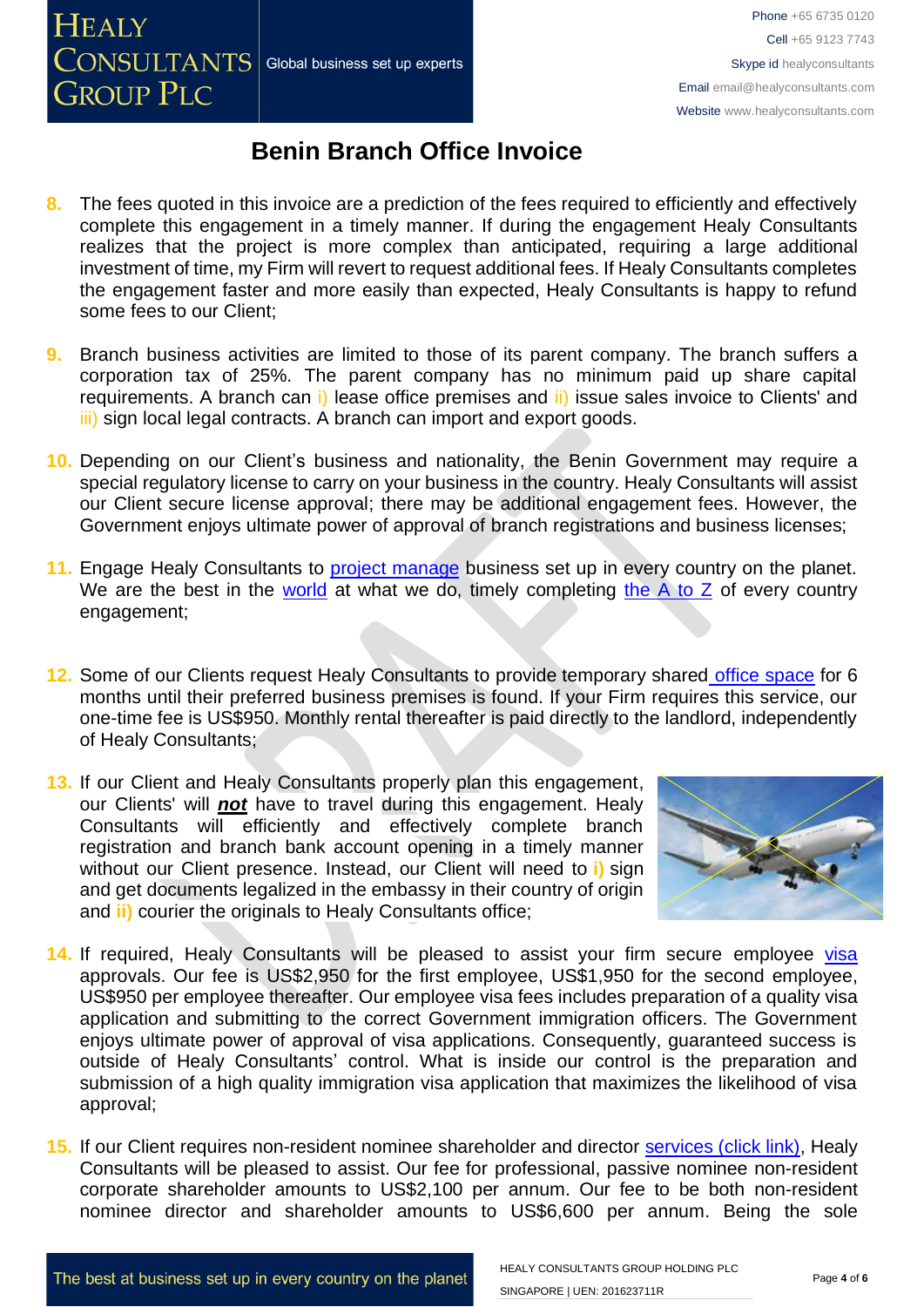shareholders and sole director of a Client's branch exposes Healy Consultants to reputation, litigation and financial risk;

- **16.** Monthly and quarterly tax obligations include **i)** monthly payroll reporting **ii)** monthly VAT filing and **iii)** quarterly financial reports filing. If you need our help, Healy Consultants can complete monthly and quarterly Government reporting for a monthly fee of US\$860. Healy Consultants monthly support will include **i)** receive in dropbox the monthly invoices from our client **ii)** label monthly bank statement transactions **iii)** preparation and submission of VAT returns and **iv)** monitor monthly profit levels to minimize annual tax **v)** submission of monthly employee payroll reporting;
- **17.** It is compulsory for every Benin branch to appoint a branch director of any nationality. To minimize complexity, Healy Consultants recommends our Client appoint one staff member already in Benin. If our Client is uncomfortable or unable to adopt this strategy, Healy Consultants will provide nominee services. Our annual fee for the same is US\$3,400 per nominee;
- **18.** During the engagement, shareholders and directors' documents may need to be translated into the local language; before the Government and Bank approves branch registration and branch bank account opening respectively. Consequently, our Client should budget for possible additional translation and embassy attestation fees. Either our Client or Healy Consultants can complete this administrative task;

As always, Healy Consultants will negotiate with all third parties to eliminate or reduce additional engagement costs. For transparency purposes, all third party fee payments will be supported by original receipts and invoices. Examples of possible third party payments include **i)** embassy fees **ii)** notary public costs **iii)** official translator fees;

- **19.** To assist our Clients to minimize foreign exchange costs, we offer the payment in SG\$, Euro, Pound or US\$. Kindly let me know in which currency your Firm prefers to settle our fees and I will send an updated invoice, thank you;
- **20.** As stipulated on our **[business website](http://www.healyconsultants.com/)** and in section 3 of our engagement letter, Healy Consultants will only commence the engagement following **i)** settlement of our fees and **ii)** completion and signing of our legal engagement letter;
- 21. Some of our Clients' require an *immediate country solution*. With this strategy, within 3 weeks Healy Consultants can supply our Client **i)** an existing dormant Benin corporate number and **ii)** an already approved corporate bank account number and **iii)** a business address. Turnkey solutions are attractive to those entrepreneurs who wish to immediately close a country deal, sign a contract or invoice a customer:
- 22. Some of our Clients engage Healy Consultants to [recruit \(click link\)](http://www.healyconsultants.com/corporate-outsourcing-services/how-we-help-our-clients-recruit-quality-employees/) local employees. We have a lot of experience in this area and we are quite skilled at securing quality candidates for our Clients;
- 23. Healy Consultants will only incorporate your branch after 75% of [due diligence documentation](http://www.healyconsultants.com/due-diligence/) is received by email. Healy Consultants will only open a branch bank account after 100% of the Client's original due diligence documentation is received by courier;